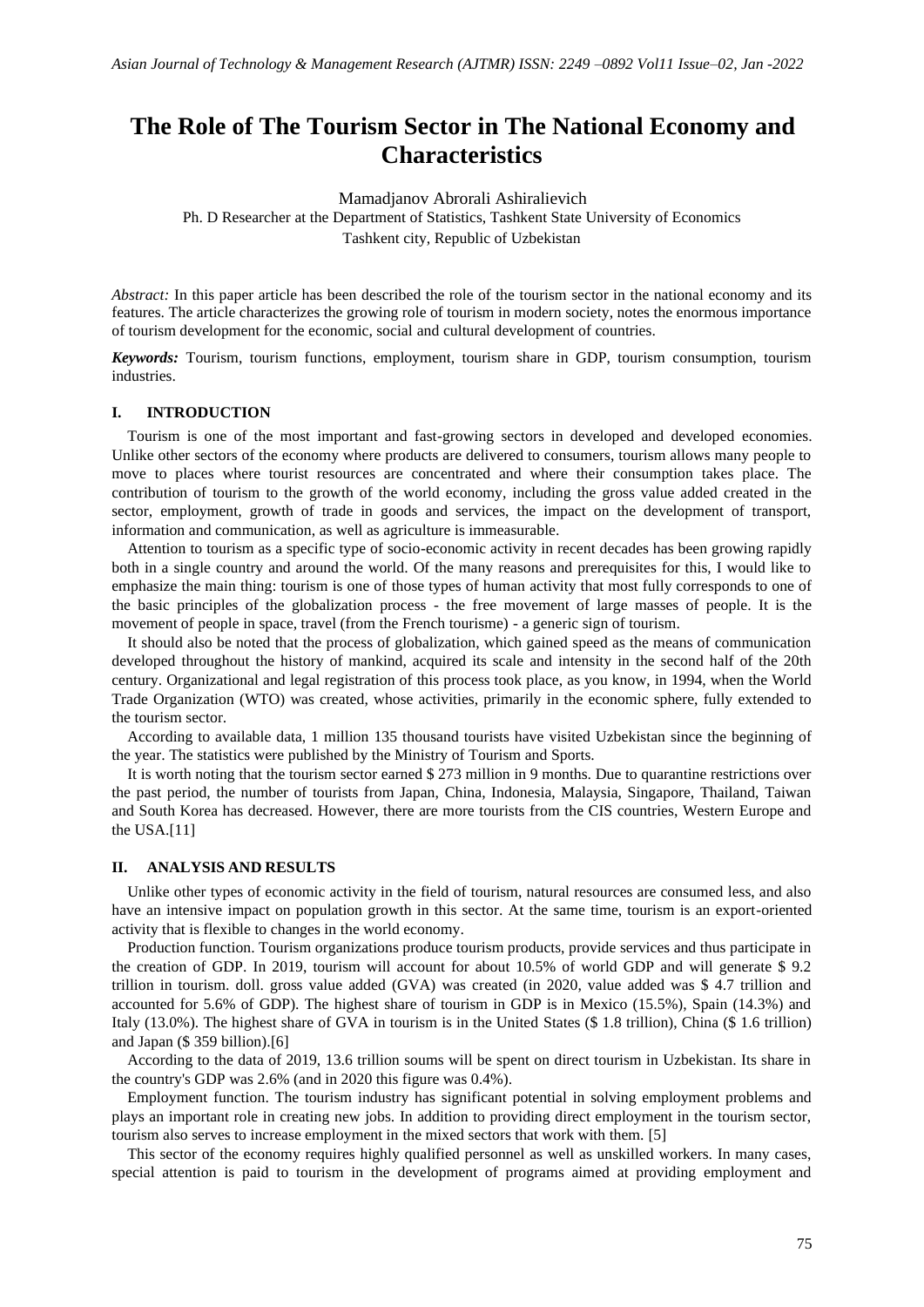reducing poverty. Tourism creates significant opportunities for employment, especially among the population facing certain difficulties in finding employment, including young people, women with young children and others.[4]

As you can see from the figures, 334 mln. one person is employed, which is 10% of the total number of employees. In particular, the highest rates of employment in tourism were observed in Antigua and Barbuda (91%), Aruba (84%), St. Lucia (78%), while in Greece, Thailand and New Zealand 20% of employment is in tourism. [3]



Figure 1. Dynamics of the share of tourism in GDP and employment (%)

In this regard, we considered it expedient to conduct a comparative analysis of the share of employment in the tourism sector in Uzbekistan and the share of tourism in GDP. In this case, we used the indicator of the share of employment in legal entities in the tourism sector in total legal entities (Figure 1).

From the data presented in this figure, it can be seen that the share of tourism in GDP in 2014-2018 was in the range of 2.0-2.4%, and in 2019 the highest rate (2.6%) was recorded. The share of employment in the tourism sector in these years ranged from 4.0 to 4.9%. By 2020, the share of tourism in GDP was 0.4% and the share of employment in the tourism sector was 2.3%, and as a result of the pandemic, there was a significant decrease compared to previous years.

Income generation function. Economic activity in the field of tourism contributes to the creation of national income through tax revenues and customs duties. The importance of tourism products and services in the country's exports is also invaluable.

If we analyze the amount of income of developed countries from this activity, we can see the following results. In particular, in 2019, the United States will spend 233.5 billion. USD, Spain 81.3 bln. USD, France 71.0 bln. doll., Thailand 65.1 bln. USD, Italy 51.9 bln. USD, UK 48.5 bln. USD, Australia 48.0 bln. USD, Germany 58.2 bln. USD, Japan received 49.2 bln. USD, China 40.4 bln. doll., India 31.7 bln. doll. and Turkey 42.4 billion. doll. are leading the way in this area.[8]

The share of the 10 countries with the highest tourist arrivals in the world today

.

40%. This is the case in the 10 countries with the highest revenues from international tourism

Consists of 47.7%. In recent years, while the developed countries of the world are leading in the field of tourism, there is a significant growth in this area in developing countries.[9]

In this regard, we consider it appropriate to analyze the activities of tourism service providers in the Republic of Uzbekistan. In 2020, there was a decrease in real volumes in the tourism services sector compared to the previous year. This was due to the Sovid pandemic, which was observed all over the world, including in our country. Impact of the Cold War pandemic on housing services (65.8%), railway passenger transport services (54.8), air passenger transport services (33.0%) and other tourism services (50.1) showed. The overall growth rate of the tourism sector was determined by summarizing the indicators of these services using statistical methods, and Figure 3 below compares the country's GDP growth rate.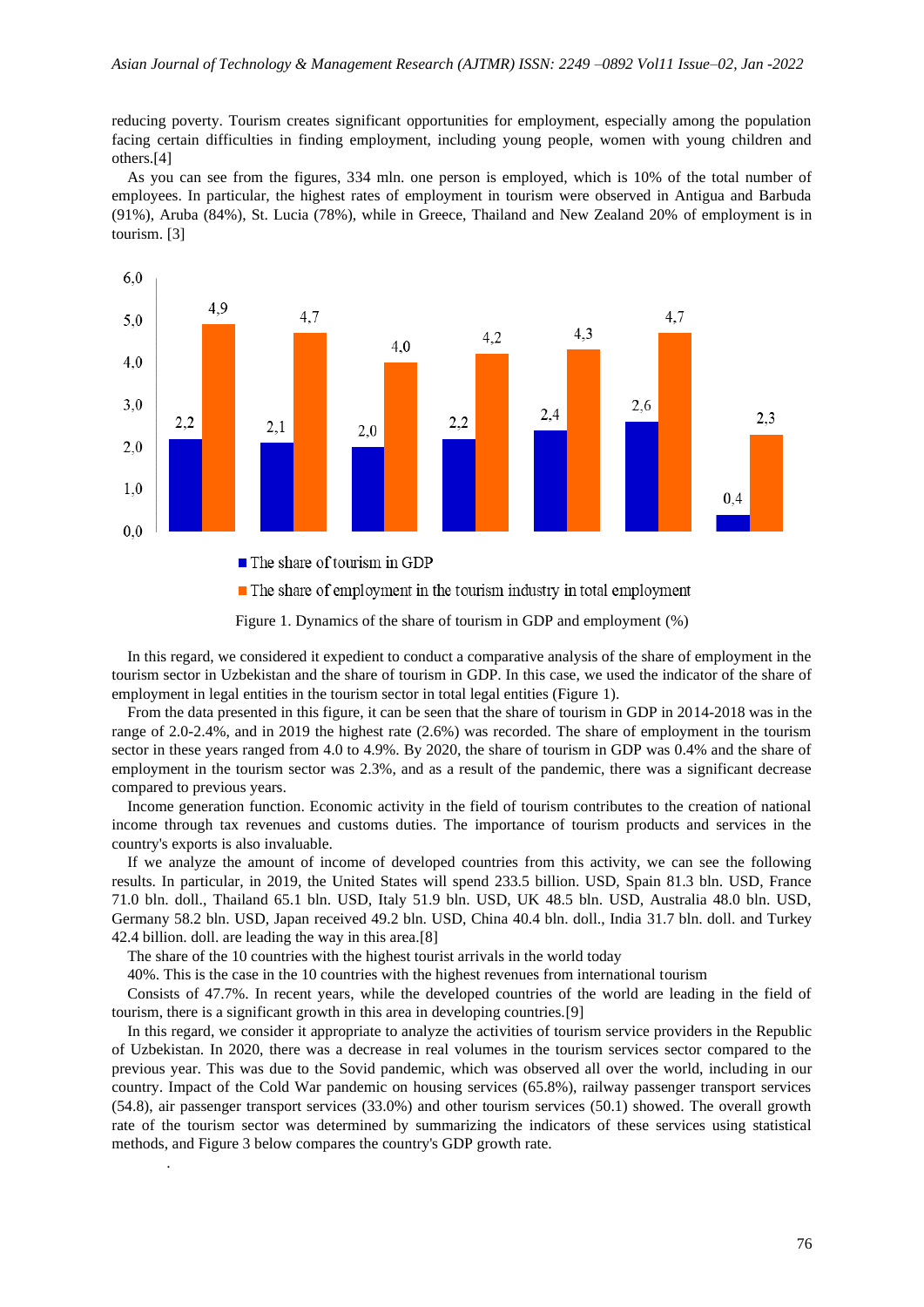

Figure 2. Dynamics of growth rates of GDP and tourism of the Republic of Uzbekistan

These data show that in 2014-2017 and 2019, real growth rates in the tourism sector were higher than GDP. In 2020, compared to 2019, as a result of the pandemic, there was a slowdown in GDP growth (1.7%), while in the tourism sector there was a decrease in fixed prices (-8.5%).

The function of narrowing the gap between the economic development of the regions of the country. Development of hotel services, catering, transport, culture and sports services and other similar tourism sectors by attracting tourists to undeveloped, non-mineral areas, increase cash flow to the region, increase employment and thereby ensure the growth of the region's economy and as a result, economic disparities between regions of the country can be reduced. Thus, the tourism sector as a stimulus to the economy affects the development of all sectors.<sup>[10]</sup>

The function of ensuring the balance of payments of the country. Tourism plays an important role in the country's balance of payments and is important in calculating the tourism balance by comparing tourists entering the country and residents leaving the country for tourism purposes and their costs for tourism goods and services. In developed countries, its positive balance will be high, and it will also help the country to achieve a positive balance of payments. The share of developed countries in the share of international tourism revenues in exports is 9.2% in the United States, 16.3% in Spain, 14.0% in Australia, 8.0% in France, 8.2% in Italy and 5.5% in the United Kingdom. %, 3.2% in Germany, 5.8% in India, 5.4% in Japan, 1.5% in China and 17.2% in Turkey. In this regard, we considered it appropriate to analyze the share of tourism in Uzbekistan's exports (Figure 4). From this figure, it can be seen that in 2014-2019, the share of tourism consumption in the export of services was in the range of 18.8-38.2%, and by 2020 this figure fell to 15%. The share of tourism consumption in total exports was in the range of 4.5-7.5% in 2014-2019 and 3.5% by 2020.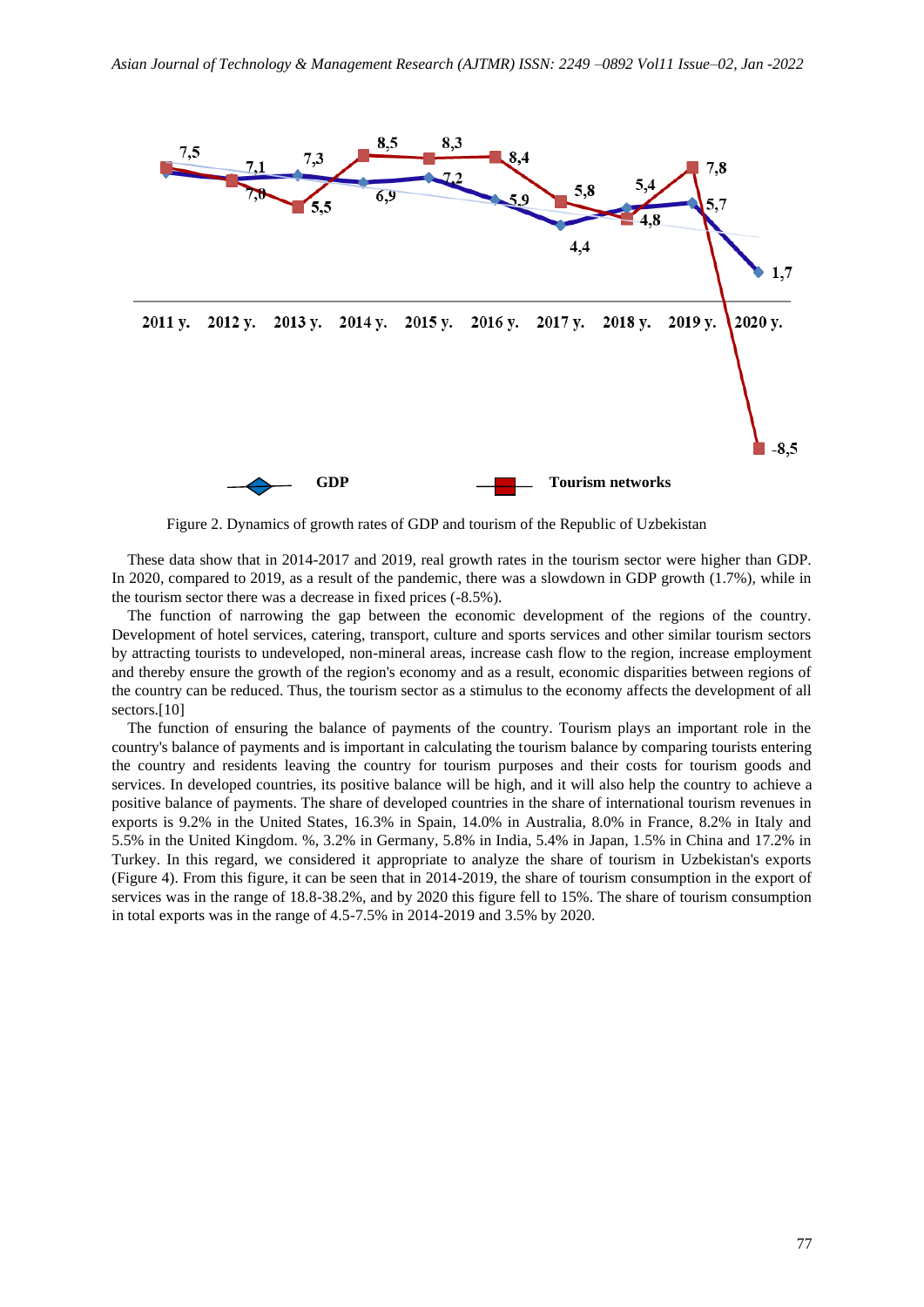

Figure 3. Consumption of tourism in Uzbekistan dynamics of share in exports

However, the development of tourism in the country will depend on a number of factors:

- The increase in real incomes of the population will lead to an increase in their consumption, as well as the economically well-off population will have the opportunity to additional cultural recreation, travel, sports.

- equal distribution of income of the population creates opportunities for more people to travel in society;

- The competitiveness of the national currency increases the ability of the population to travel abroad. When the national currency is devalued against foreign currencies and the level of fluctuations is high, the purchase of goods and services in foreign countries becomes more expensive for the population of that country;

- The existence of economic stability in the country ensures high growth rates of sectors of the economy, in which the budget supply will be high. This will increase the population's ability to travel.

- The availability of a stable energy and utility system in the country is a key factor in increasing the attractiveness of tourism. Without the creation of a sustainable energy system in the country, the results of measures taken to develop tourism will not be effective.

If the country's economy is stable, the culture of tourism will also develop. According to the World Bank, in 2019, spending on international tourism in China will reach 277.3 billion. USD, 182.4 bln. USD, Germany 99.9 bln. USD, UK 68.9 bln. USD, France 60.7 bln. USD, Australia 41.4 bln. USD, Russia 40.6 bln. USD, Italy 37.9 bln. USD, South Korea 34.8 bln. doll. and 33.6 billion in Canada. formed doll.ni. In addition, Uzbekistan's expenditures on international tourism in 2019 will reach 2.8 billion soums. USD.

The above comparative data show that the tourism sector in most cases plays an important role in the economic development of the country, as well as in improving the welfare of the population, ensuring economic stability, increasing employment and trade in goods and services.

The Republic of Uzbekistan, famous for its ancient cities, historical monuments, historical and cultural past, has a favorable infrastructure for the development of tourism, and today the country is working on the effective use of this infrastructure. At present, tourism has become a priority in the country, and the government pays great attention to its development. The development of the tourism sector is an important factor in expanding and strengthening cooperation with foreign countries, joining the international tourism market, promoting the high, unique historical, cultural and spiritual heritage of Uzbekistan to the world community, further expanding and enhancing integration into the world economy.

In this regard, special attention should be paid to the accelerated development of tourism as an important sector of the economy, the creation of favorable conditions, effective use of tourism opportunities in the country, providing ample opportunities for entrepreneurs producing tourism products and services and improving organizational and legal conditions. For this purpose, the Decree of the President of the Republic of Uzbekistan dated January 5, 2019 No 5611 "On additional measures for the accelerated development of tourism in the Republic of Uzbekistan" approved the "Concept of tourism development in the Republic of Uzbekistan in 2019- 2025."

The Concept envisages the implementation of a number of measures based on the objectives:

- Strengthening the legislation on tourism, the introduction of international standards at the local level, which will create opportunities for the expansion of tourism;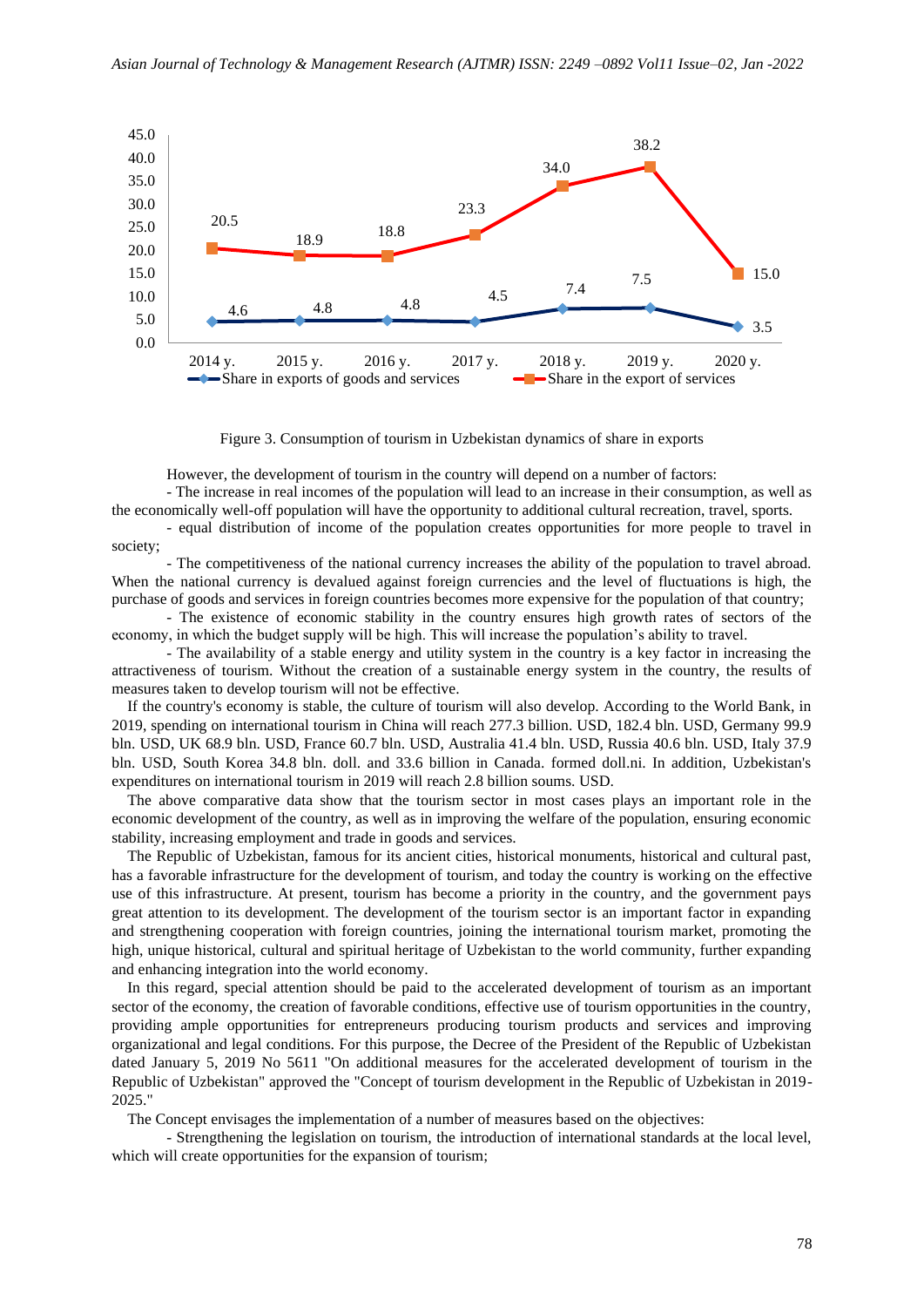- Development of tourism services in the regions of the country, taking into account the requirements and needs of visitors;

- Improving the quality of passenger transport services, development of domestic and foreign transport routes, improving the quality of services;

- reducing the impact of seasonal factors through diversification of tourism products and services;

- support of business entities providing tourism services through the development of domestic tourism in the country;

- Improving the image of Uzbekistan as a safe zone, expanding tourism services in foreign and domestic markets;

- training, retraining and systematic training of tourism personnel.

Extensive development of entrepreneurship in the field of tourism, diversification of tourism services and the introduction of new tourism services, as well as the study of tourism potential of the regions; Activities to mobilize the population for travel, the organization of convenient routes on domestic routes, the introduction of new tourist routes on the basis of marketing research, measures to increase the attractiveness of tourism further expand the capabilities of tourism service providers. This, in turn, will allow the country to expand all types of activities in the field of tourism in terms of quantity and quality and further develop the provision of paid services.

These measures include the following areas:

- a) improvement of legislation aimed at supporting the tourism sector;
- b) expanding cooperation between government agencies and the private sector;
- c) taking measures to develop tourism infrastructure in the regions of the country based on consumer demand;
- d) simplification of legislation related to the establishment of tourism facilities and expansion of foreign cooperation in the field;
- e) formation of modern road infrastructure based on foreign experience;
- f) Improving the activities of passenger transport in all regions, the establishment of regular traffic.

It is also necessary to further improve the quality of transport services by improving the operation of modern vehicles, airways, railways, electric trains, increase the attractiveness of tourism through the effective use of existing tourism resources, improving tourism facilities, historical and cultural heritage, sports complexes, health facilities, Encouraging the widespread use of domestic tourism in the country, the organization of a mass domestic tourism movement, the introduction of national tourism products and services, the organization of advertisements promoting national tourism, improving the system of training in the field with the involvement of foreign experts.

The implementation of the tasks set out in this decree will lead to the rapid development of the tourism industry, increase its share in the economy, increase the quality of tourism services. At the same time, the Law of the Republic of Uzbekistan "On Tourism", approved in the new edition No. 549, defines the main directions of state policy for the development of tourism.

Today, tourism plays an important role in increasing the demand for tourism services (goods) in the world economy and providing employment through the support of businesses operating in the field of tourism, as well as increasing state budget revenues. Proper organization of these processes requires a reliable database. In the world, including in our country, the indicators of the share of tourism in the economy are insufficient. There is a need to develop a system of statistical indicators that will determine the economic status and importance of these activities, which will allow to develop and implement measures for the development of the industry.

The tourism statistics conducted in many countries include indicators such as accommodation facilities and the number of rooms in them, as well as the flow of visitors to the country. These figures do not fully reflect the role of tourism in the economy at the national and local levels. The need to formulate such indicators requires the development of an additional auxiliary account in accordance with the principles of national accounts. Based on this requirement, the MCO recommends the formation of a tourism auxiliary account in the country.

Based on the above considerations, in order to properly assess the tourism sector, there is a need to develop a Tourism Assistant Account (TYOH) in the SME of the country. This auxiliary account fully reflects the need for tourism services (goods), which arose on the basis of additional demand from visitors to the country. The need for tourism services (goods) stimulates the activities of businesses operating in the field. This will create jobs, increase investment flows to the country and bring additional revenue to the state budget.

From the above, it can be concluded that the development of tourism in the country depends on a number of factors:

The increase in real incomes of the population will lead to an increase in their consumption, as well as the economically well-off population will have the opportunity to additional cultural recreation, travel, sports.